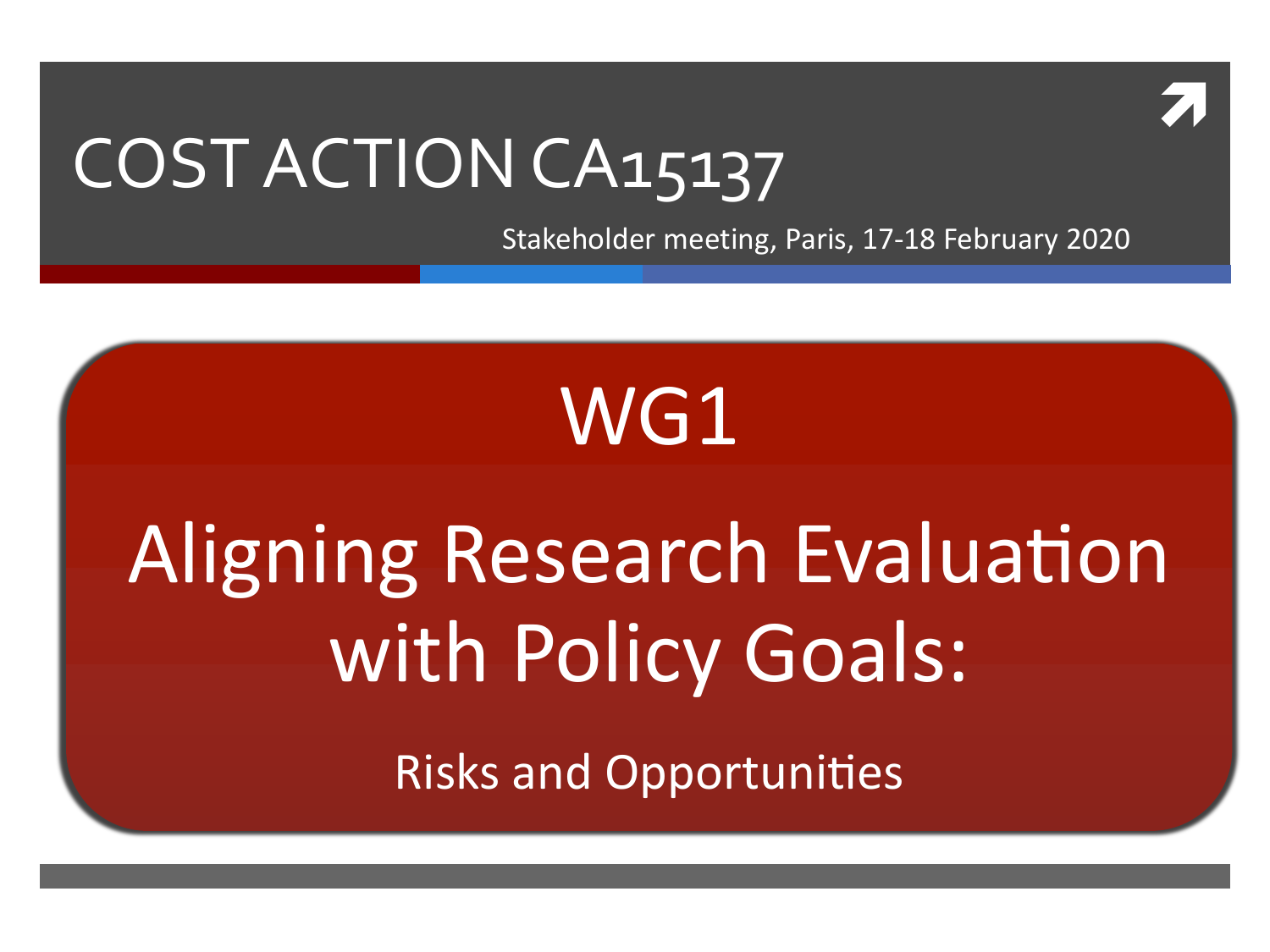| <b>Country</b>         | <b>Accreditation</b> | <b>National</b><br><b>Evaluation:</b><br>formative | <b>National</b><br><b>Evaluation:</b><br>performance<br>based | <b>National</b><br><b>Excellence</b><br><b>Initiative</b> | <b>National</b><br><b>Career</b><br><b>Promotio</b> | <b>Project</b><br><b>Funding by</b><br><b>Government</b> | <b>Evaluation for</b><br><b>Academies of</b><br><b>Sciences</b> |
|------------------------|----------------------|----------------------------------------------------|---------------------------------------------------------------|-----------------------------------------------------------|-----------------------------------------------------|----------------------------------------------------------|-----------------------------------------------------------------|
| <b>AT</b>              |                      |                                                    |                                                               |                                                           |                                                     |                                                          |                                                                 |
| <b>BE-WBF</b>          |                      |                                                    |                                                               |                                                           |                                                     |                                                          |                                                                 |
| <b>BG</b>              |                      |                                                    |                                                               |                                                           |                                                     |                                                          |                                                                 |
| <b>CH</b>              |                      |                                                    |                                                               |                                                           |                                                     |                                                          |                                                                 |
| <b>CY</b>              |                      |                                                    |                                                               |                                                           |                                                     |                                                          |                                                                 |
| CZ                     |                      |                                                    |                                                               |                                                           |                                                     |                                                          |                                                                 |
| <b>DE</b>              |                      |                                                    |                                                               |                                                           |                                                     |                                                          |                                                                 |
| <b>ES</b>              |                      |                                                    |                                                               |                                                           |                                                     |                                                          |                                                                 |
| F1                     |                      |                                                    |                                                               |                                                           |                                                     |                                                          |                                                                 |
| <b>FR</b>              |                      |                                                    |                                                               |                                                           |                                                     |                                                          |                                                                 |
| <b>HR</b>              |                      |                                                    |                                                               |                                                           |                                                     |                                                          |                                                                 |
| IE                     |                      |                                                    |                                                               |                                                           |                                                     |                                                          |                                                                 |
| IL                     |                      |                                                    |                                                               |                                                           |                                                     |                                                          |                                                                 |
| $\mathsf{I}\mathsf{T}$ |                      |                                                    |                                                               |                                                           |                                                     |                                                          |                                                                 |
| LT                     |                      |                                                    |                                                               |                                                           |                                                     |                                                          |                                                                 |
| LV                     |                      |                                                    |                                                               |                                                           |                                                     |                                                          |                                                                 |
| <b>NO</b>              |                      |                                                    |                                                               |                                                           |                                                     |                                                          |                                                                 |
| <b>PL</b>              |                      |                                                    |                                                               |                                                           |                                                     |                                                          |                                                                 |
| PT                     |                      |                                                    |                                                               |                                                           |                                                     |                                                          |                                                                 |
| <b>RO</b>              |                      |                                                    |                                                               |                                                           |                                                     |                                                          |                                                                 |
| SI                     |                      |                                                    |                                                               |                                                           |                                                     |                                                          |                                                                 |
| <b>SE</b>              |                      |                                                    |                                                               |                                                           |                                                     |                                                          |                                                                 |
| <b>UK</b>              |                      |                                                    |                                                               |                                                           |                                                     |                                                          |                                                                 |
| <b>ZA</b>              |                      |                                                    |                                                               |                                                           |                                                     |                                                          |                                                                 |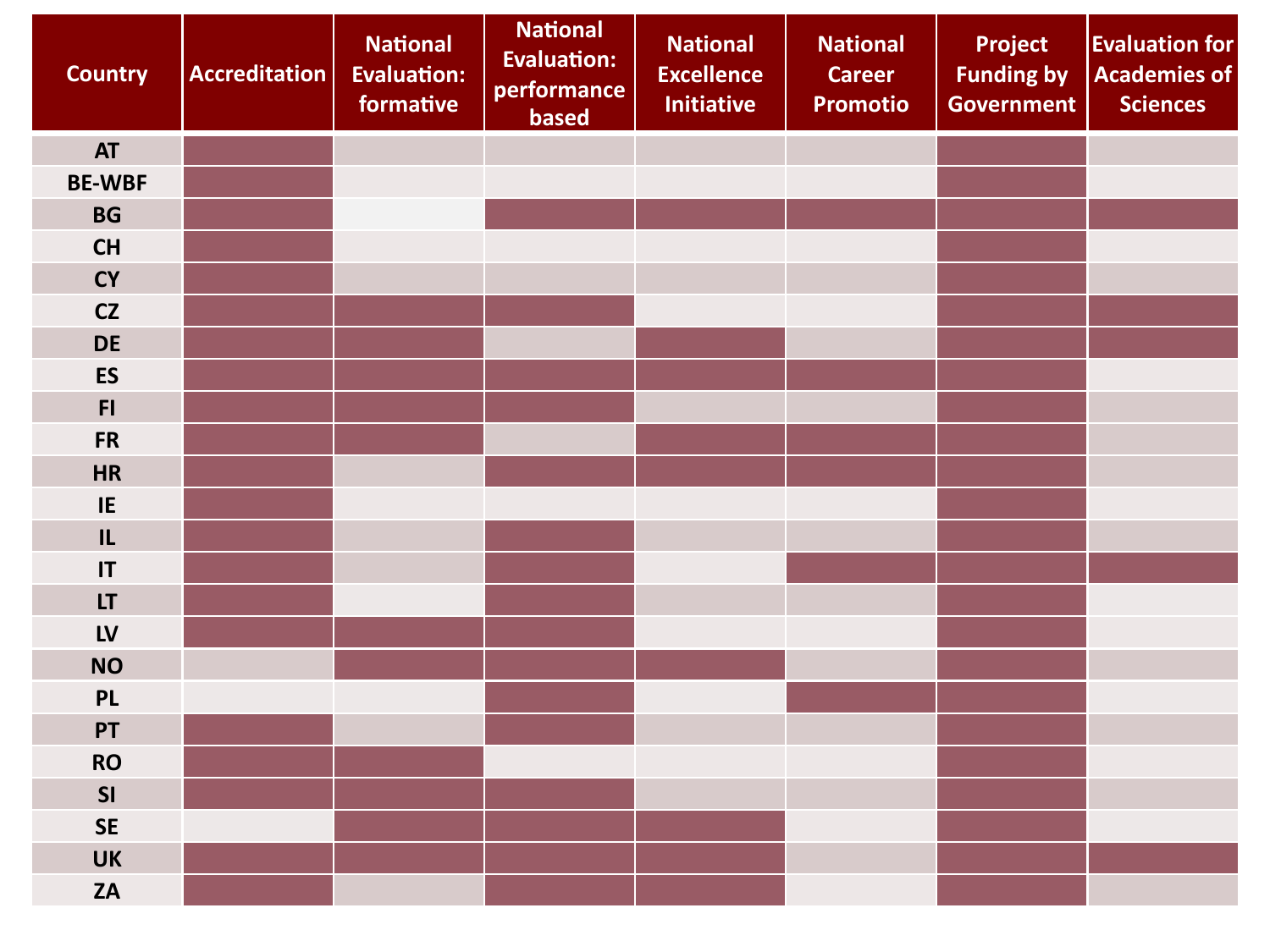#### **Opportunities of Linking to Policy Goals**

- **A** Relevant topics of a society are addressed
- Transparency for researchers
- Evaluators know what to do
- Consciousness among researchers
- Possibility to create productive interactions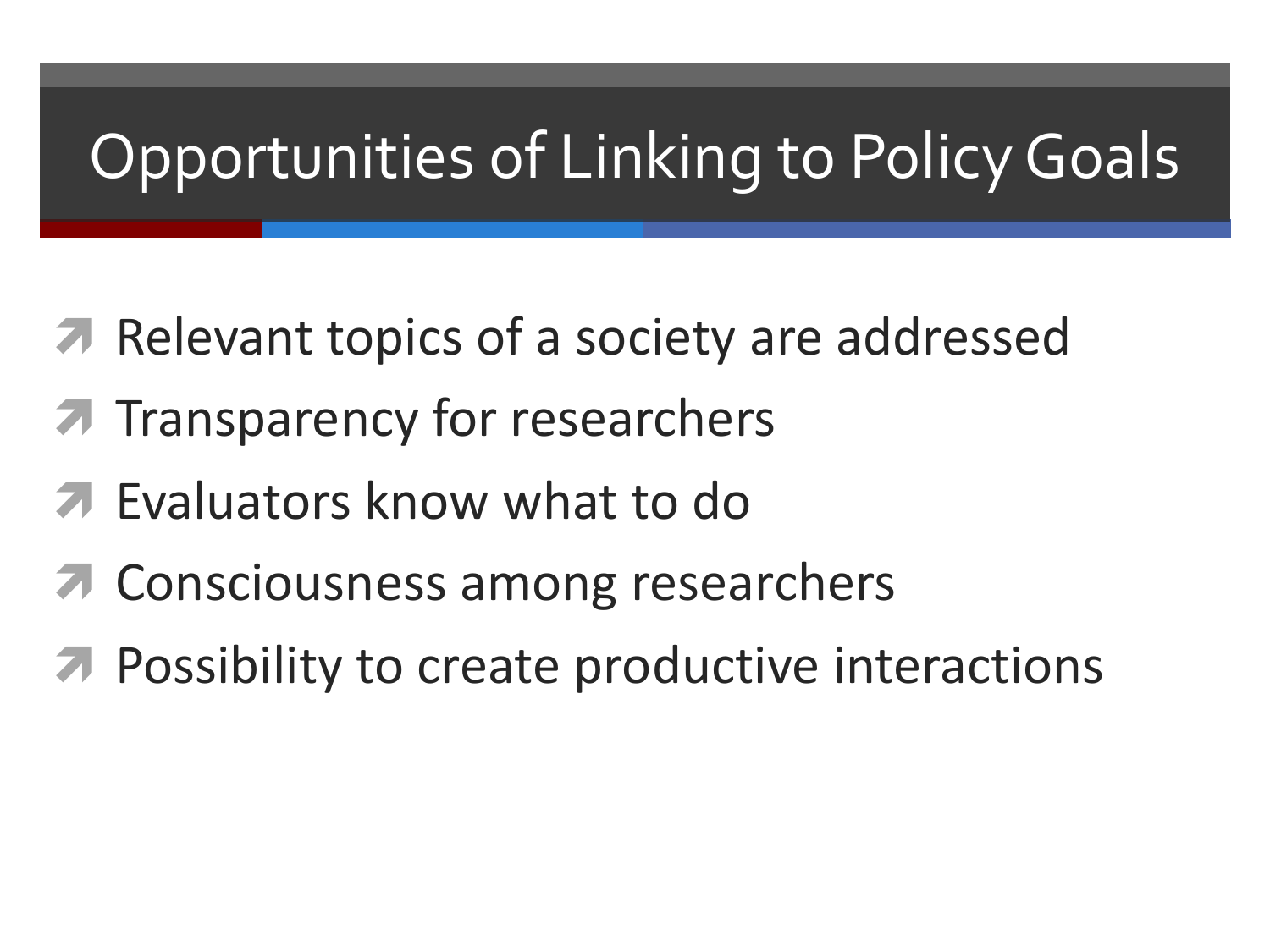### **Risks of Linking to Policy Goals**

- **A** Reactions only, not proactive
- **A** Science needs time to solve issues
- **7** Risk for losing science's legitimacy being independent from politics
- **7** Evidence-based policy or Policy-based evidence?
- **7** Negative steering effects if evaluation is too outcome oriented (short term)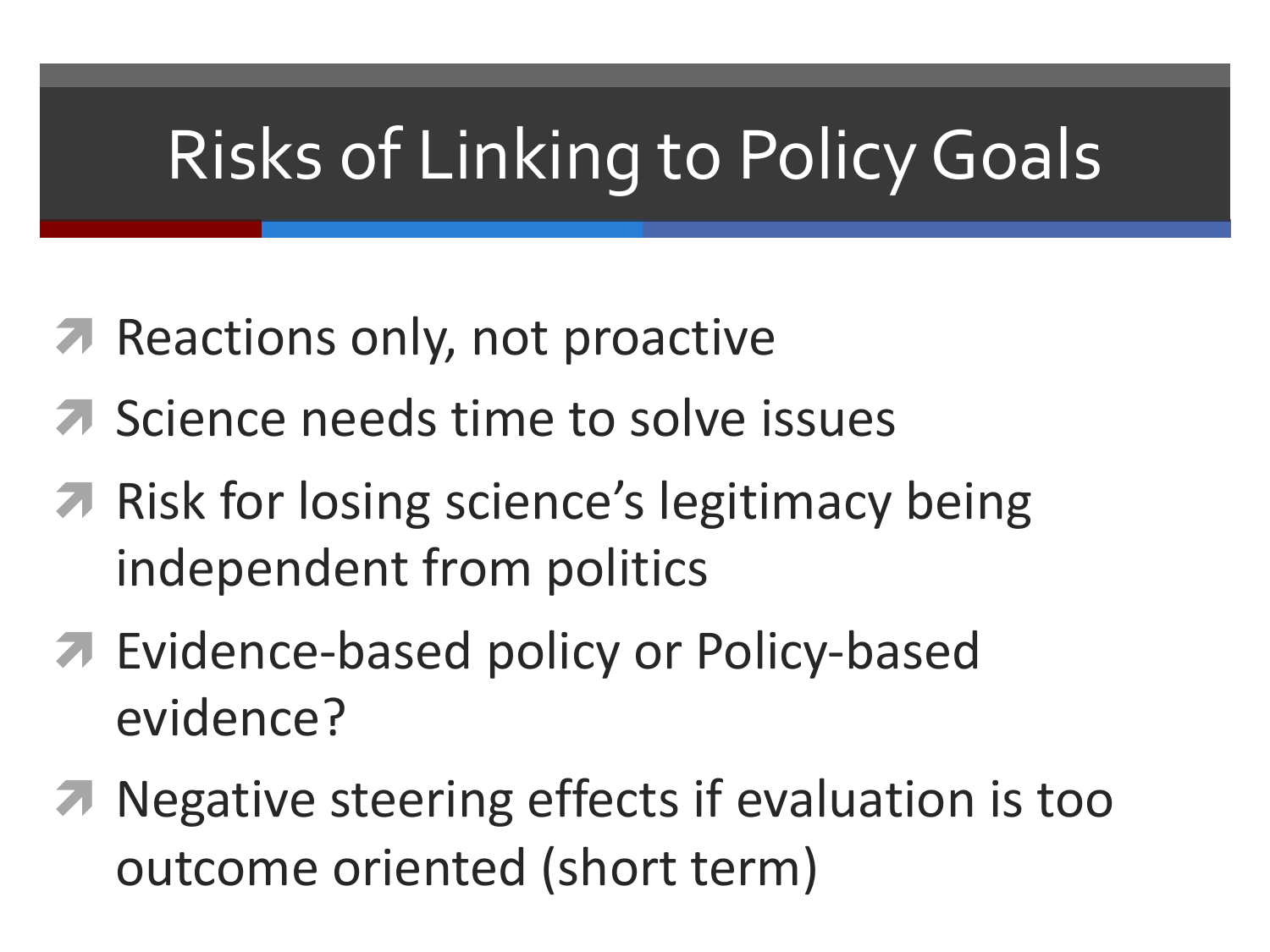#### Quality Criteria SSH

#### 20 Criteria specified by more than 70 aspects

- 1. Scholarly exchange
- 2. Innovation, originality
- 3. Productivity
- 4. Rigour
- 5. Fostering cultural memory
- 6. Recognition
- 7. Reflection, criticism
- 8. Continuity, continuation
- 9. Impact on research community
- 10. Relation to society
- 11. Impact on society
- 12. Variety of research
- 13. Connection to other research
- 14. Openness ideas and persons
- 15. Self-management, independence
- 16.Scholarship, erudition
- 17.Passion, enthusiasm
- 18.Vision of future research
- 19.Connection between research and teaching, scholarship of teaching
- 20.Relevance

Ochsner, M., Hug, S. E., & Daniel, H.-D. (2012). Indicators for Research Quality in the Humanities: Opportunities and Limitations. Bibliometrie - Praxis Und Forschung, 1(4). Ochsner, M., & Dokmanović, M. (2017). Quality criteria and research obstacles in the SSH in Macedonia. In 2nd international conference on research evaluation in the social sciences and humanities, RESSH 2017 (pp. 69–71).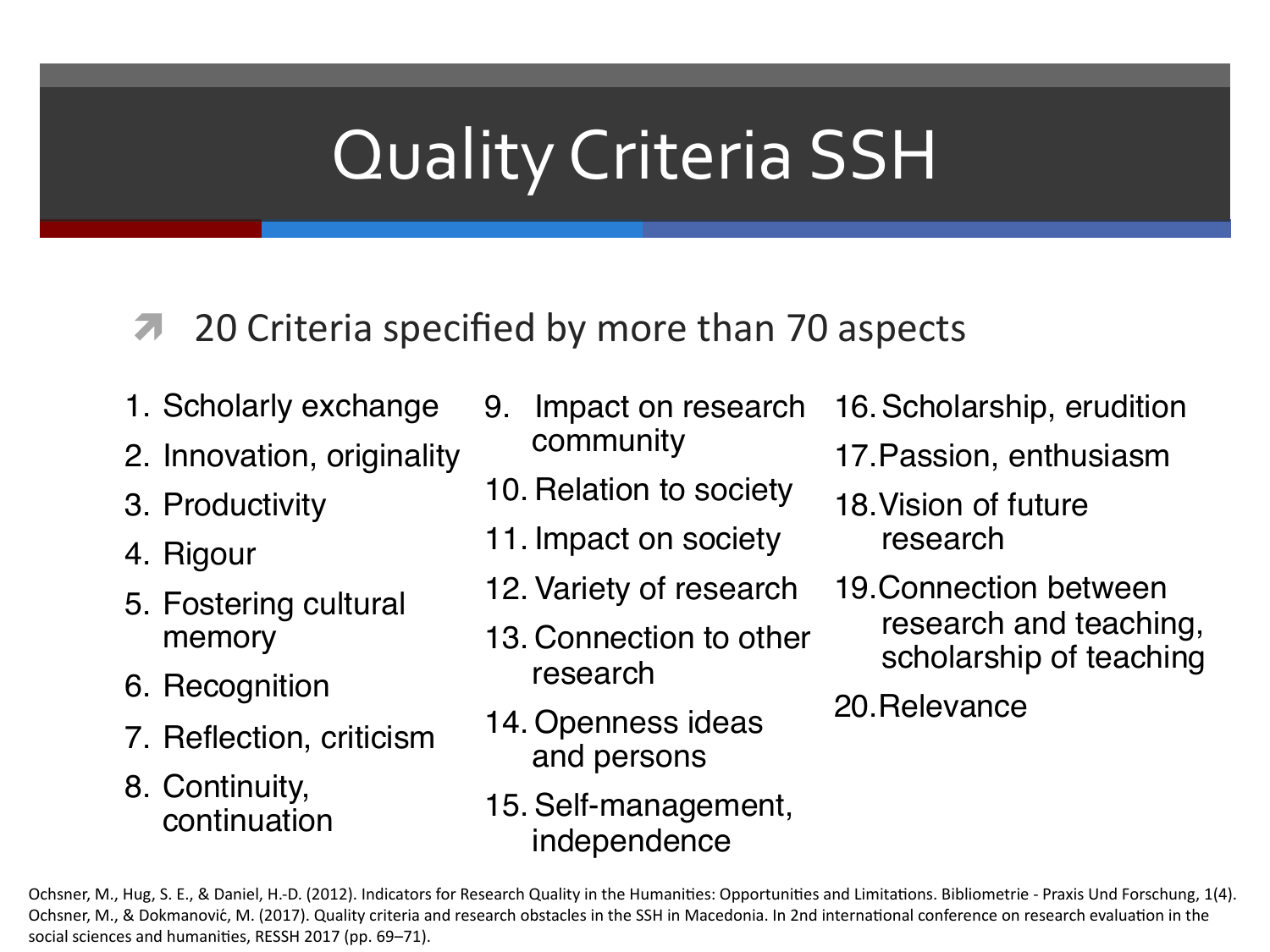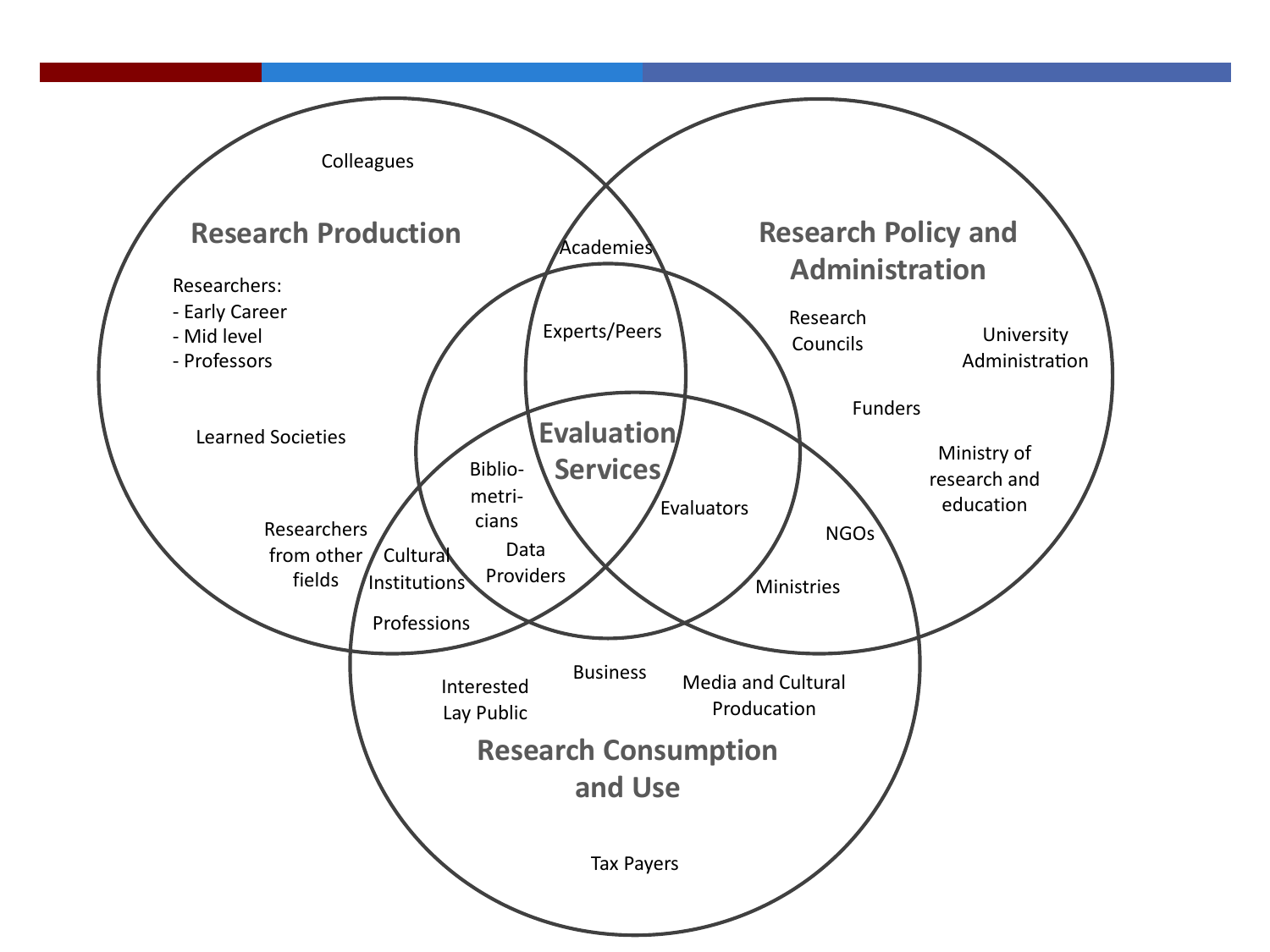### **Ways for Linking to Policy Goals**

- Align research evaluation also to **indirect** policy goals
	- **7** Increase probability of solving problems by fostering diversity
	- 7 Role of academia to foresee, criticise, warn, experiment
	- **7** Ensuring independent research
- **7** Combine direct and indirect policy goals